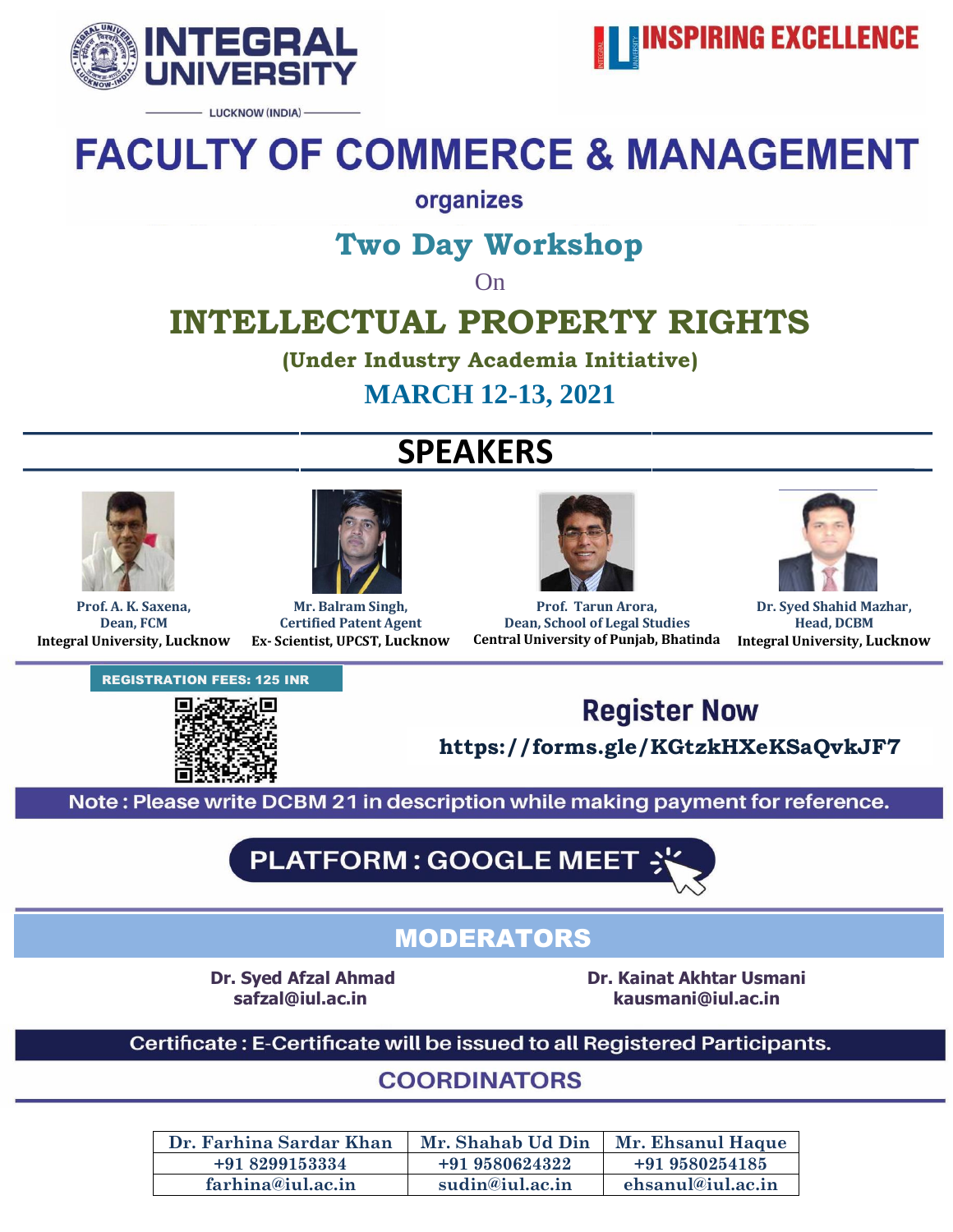

#### **INTEGRAL UNIVERSITY LUCKNOW DEPARTMENT OF COMMERCE & BUSINESS MANAGEMENT ONLINE WORKSHOP On INTELLECTUAL PROPERTY RIGHTS (under industry academia initiative) March 12-13, 2021**

**MINUTE-TO-MINUTE OF PROGRAMME (Day 1, March 12, Time: 9.45 am IST, onwards)**

**TOPIC: "Intellectual Property Rights -Procedure and Policies". Link for Joining: [meet.google.com/agk-rasd-xhp](https://meet.google.com/agk-rasd-xhp?hs=224)**

| 09:45am-09.50am | Welcome to Speaker and participants by Dr. Kainat Akhtar<br><b>Usmani,</b> Faculty, Department of Commerce & Business<br>Management, Integral University, Lucknow. |
|-----------------|--------------------------------------------------------------------------------------------------------------------------------------------------------------------|
| 9.50am-10.00am  | Opening Remark by Prof. A.K. Saxena, Dean, FCM, Integral<br>University, Lucknow.                                                                                   |
| 10.00am-11.30am | Expert Lecture by Mr. Balram Singh, Certified Patent Agent,<br>Partner at Patent Minder, Ex- Scientist, UPCST, Lucknow                                             |
| 11.30am-11.35am | Closing Remark by Dr. Syed Shahid Mazhar, Head,<br>Department of Commerce & Business Management, Integral<br>University, Lucknow.                                  |
| 11.35am-11.40am | Vote of Thanks by Dr. Kainat Akhtar Usmani, Faculty,<br>Department of Commerce & Business Management, Integral<br>University, Lucknow.                             |
| 11.40am-1.40pm  | Day-1 Assessment Activity for the participants on theme of<br>lthe Lecture                                                                                         |